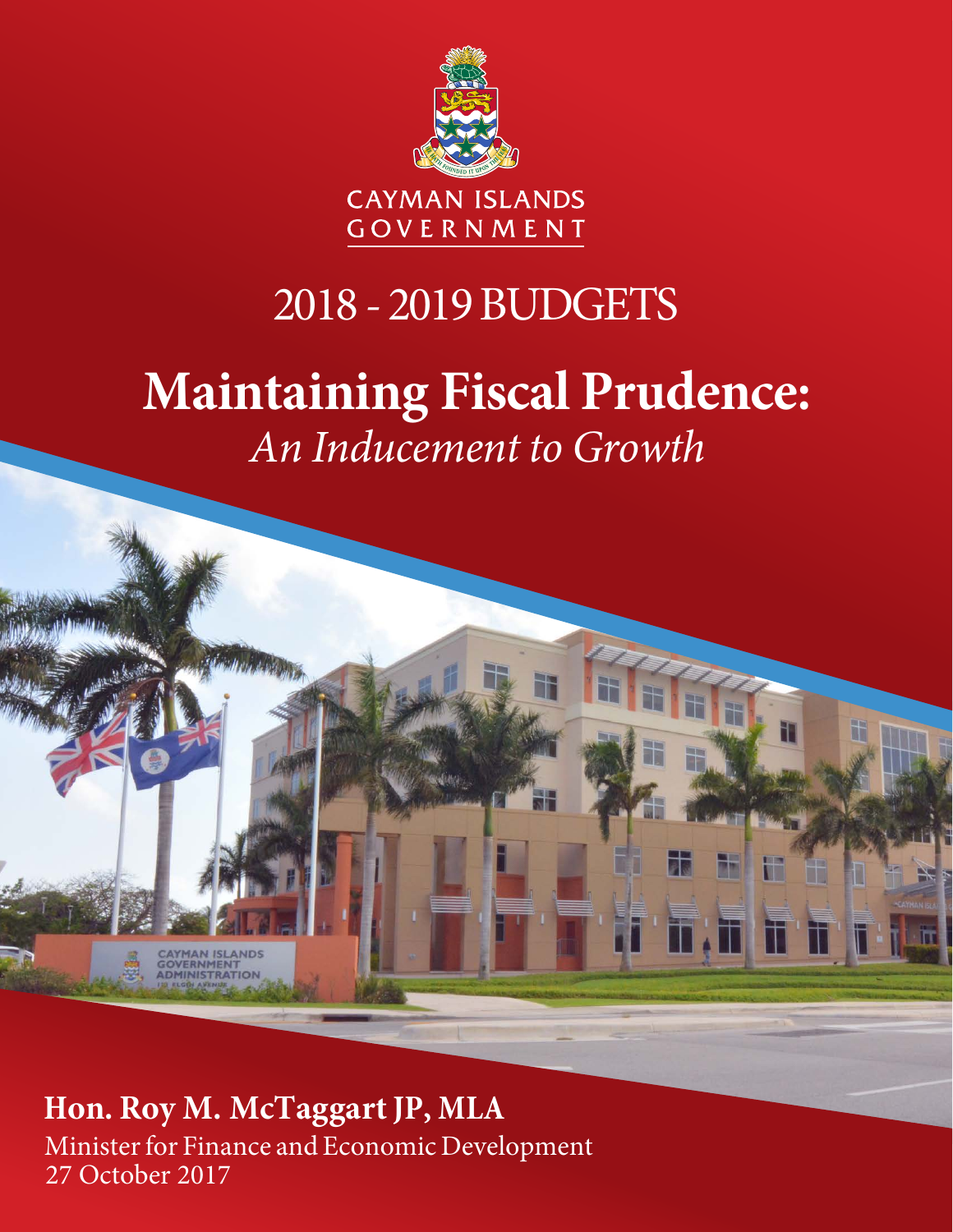#### **Introduction**

Mister Speaker, it is my honor and privilege to rise today and speak to **The Appropriation (Financial Years 2018 and 2019) Bill, 2017**.

The Budgets supported by this Bill cover a number of important firsts:

- it is the first for this Government of National Unity;
- the first ever two-year Budgets for these Islands; and
- my first Budget as Minister for Finance and Economic Development.

Mister Speaker, the 2018 and 2019 Budgets are built on a solid foundation of sound fiscal principles which will deliver the resources necessary to ensure long-term financial sustainability, stable economic growth and provide improved outcomes for all of the people of the Cayman Islands.

These Budgets represent months of collaboration, planning and analysis which has resulted in a set of budgetary allocations that will enable Ministries and Portfolios to deliver enhanced public services along with critical Capital Projects in a fiscally prudent and responsible manner, positioning the Cayman Islands well for future economic growth and stability.

Following the 2015 and 2017 amendments to the Public Management and Finance Law (PMFL), this is the first time that the budgets for two financial years are being presented within a single Appropriation Bill and, therefore, it is the first time that the Legislative Assembly will be asked to approve, during a single Meeting, Government's budgets for two financial years.

Government's financial year is now defined as a 12-month period from  $1<sup>st</sup>$  January to 31 $<sup>st</sup>$ </sup> December. The budgets now being considered by the Legislative Assembly are in respect of the 2018 and 2019 financial years that end, respectively,  $31<sup>st</sup>$  December 2018 and  $31<sup>st</sup>$  December 2019.

Mister Speaker, the adoption of a two-year budget cycle allows Honourable Ministers of Government to devote more time during a four-year term to develop national policies that benefit the entire Country and, also enable Members of the Legislative Assembly to spend more time addressing the needs of constituents.

As Honourable Members review the various Budget Documents please bear in mind that the 2018 and 2019 Budgets cover two financial years. The Appropriations being sought and the detailed financial statements are presented for the individual financial years 2018 and 2019 which now follow the calendar year.

Moving to a two-year Budget will allow policy makers and public sector managers to devote more time and effort in the execution and delivery of policies and services and less time "budgeting".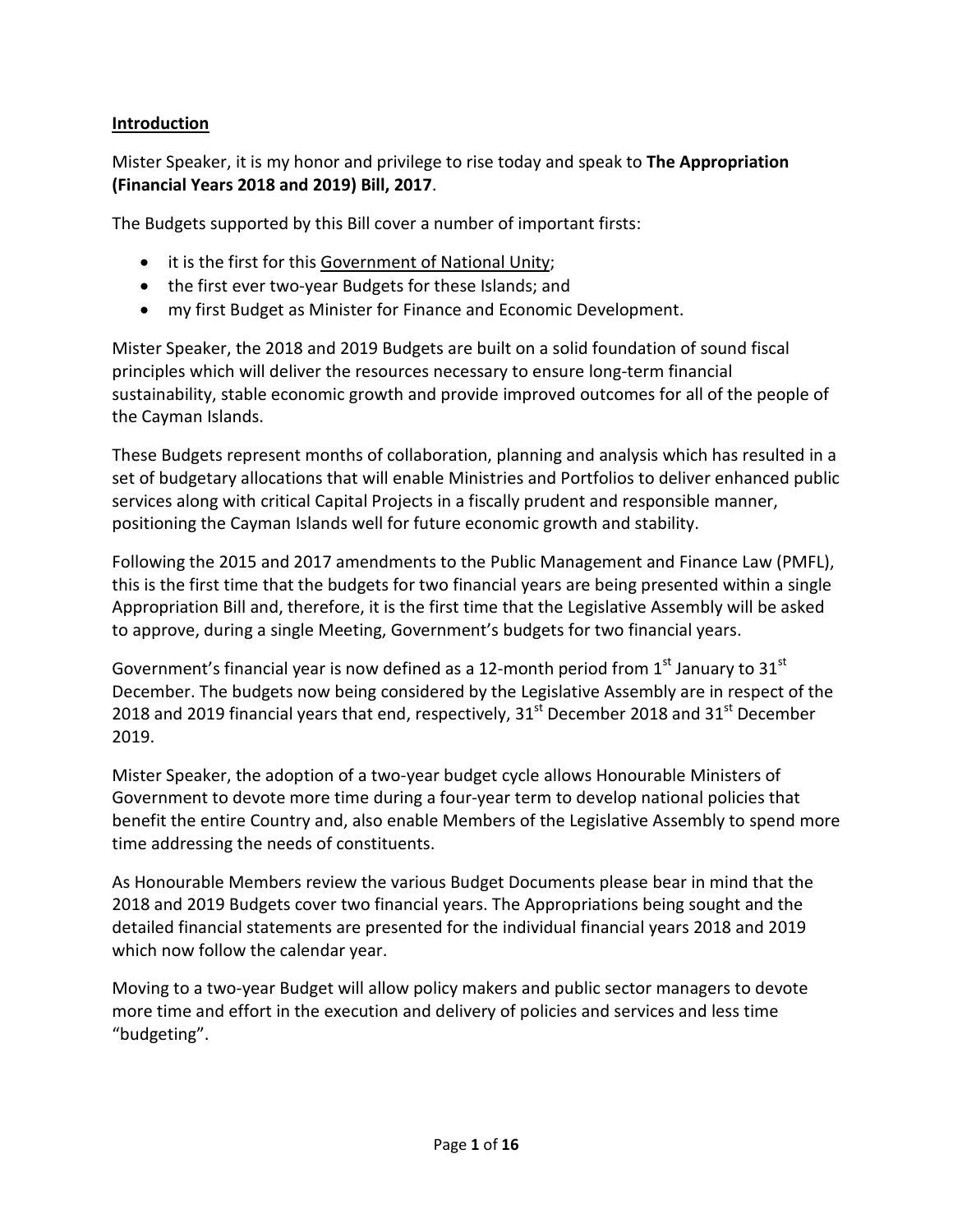We strongly believe that this change will yield significant dividends in terms of the efficiency and productivity of both the Legislative and Executive Branches of our Public Service. For years legislators have complained that the Budget process was too arduous and that the supporting documentation provided was overwhelming.

The move to two year budgeting and the switch of the financial years back to a calendar year are the initial phases of the budget process reform. When the 2020 and 2021 Budgets are presented we expect there will be a significant difference in the format and type of information presented, as we seek to establish a clear framework for tracking, reporting and evaluating Agency performance using key indicators.

A strong emphasis will be placed on what is being delivered rather than just what we plan to do! We as legislators and indeed the wider public will get more robust information on the actual performance of public sector agencies.

Mister Speaker, the presentation of these budgets comes just five months after the 2017 General Elections and has involved many hours of consultation and deliberation by elected officials and civil servants.

#### **Summary — 2018 and 2019 Budgets**

Mister Speaker, I am happy to report that the 2018 and 2019 Budgets are compliant with the Public Management and Finance Law (PMFL) and the Framework for Fiscal Responsibility (FFR).

The 2018 and 2019 Budgets deliver:

- stable, annual Operating Revenues of **\$730.7 million** in 2018 and **\$722.8 million** in 2019 – without increasing the tax burden;
- Annual Operating and Financing Expenses of **\$644.1 million** in 2018 and **\$657.7 million** in 2019 to fund expanded and enhanced services. There are no blanket "across the board" increases;
- Cash Balances of \$373.5 million at 31<sup>st</sup> December 2018 and \$234.8 million at 31<sup>st</sup> December 2019 – maintaining stable cash reserves above the minimum required by the FFR while also funding significant Capital Investments and paying down debt;
- Capital Investments of **\$93.8 million** in 2018 and **\$99.1 million** in 2019 to fund crucial upgrades to our infrastructure; and
- Reductions in Core Government Debt of **\$30.3 million** in 2018 and a further **\$134.1 million** in 2019 – as we pay down debt.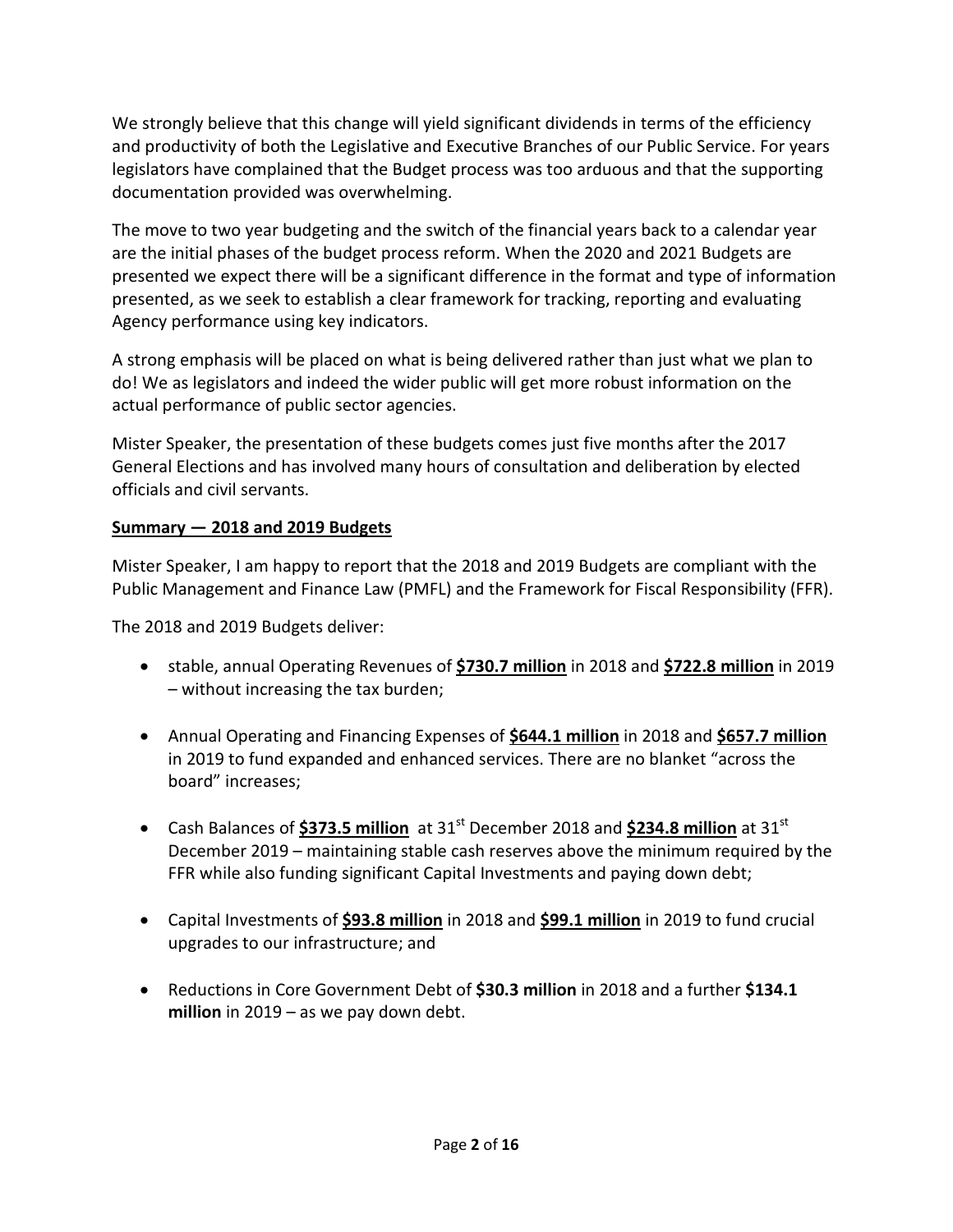#### **2018 and 2019 Fiscal Policy**

Mister Speaker, on 23 August 2017 the Government presented its 2018 Strategic Policy Statement (SPS) which set out, in macro terms, the Government's medium-term fiscal policies and financial forecasts for the next three financial years.

The 2018 and 2019 Budgets are consistent with these policies and forecasts.

Our overriding fiscal strategy is to manage Government's finances in such a manner that there are:

- **1. Substantial operating surpluses each year;**
- **2. No new fees or taxes levied on the public; and**
- **3. No new borrowings apart from refinancing an element of the 2019 Bond.**

Mister Speaker, by abiding by these guiding principles we are working to secure our long-term financial position and maintain compliance with the FFR as set out in the PMFL.

#### *Substantial Operating Surpluses*

Some people ask – Why must the Government generate operating surpluses?

Simply put, Mister Speaker, it is always wise to spend less than you earn and to manage your finances so as to always end each financial period with a surplus – it is the wise and prudent thing to do as it ensures that you will have the financial wherewithal to deal with unexpected circumstances.

Maintaining an Operating Surplus is a key component of ensuring compliance with the Principles of Responsible Financial Management and the FFR to which this Government is committed to maintaining over the long-term.

The Government believes that public sector agencies must continually seek to control expenditure and improve their performance. This is by no means a trivial undertaking and we recognize the challenges facing all public servants to make this happen.

Mister Speaker, we all have a role to play in this endeavor, whether as policy makers, legislators, or as users of public services.

By aggressively managing our expenditure we will continue to generate cash from operating activities enabling us to build and maintain our cash reserves while simultaneously generating cash to fund our capital investment programme – and minimize the need to borrow.

Mister Speaker, fiscal prudence is expected to be the norm, all public sector agencies are expected to implement and adhere to business processes and internal controls which promote these values.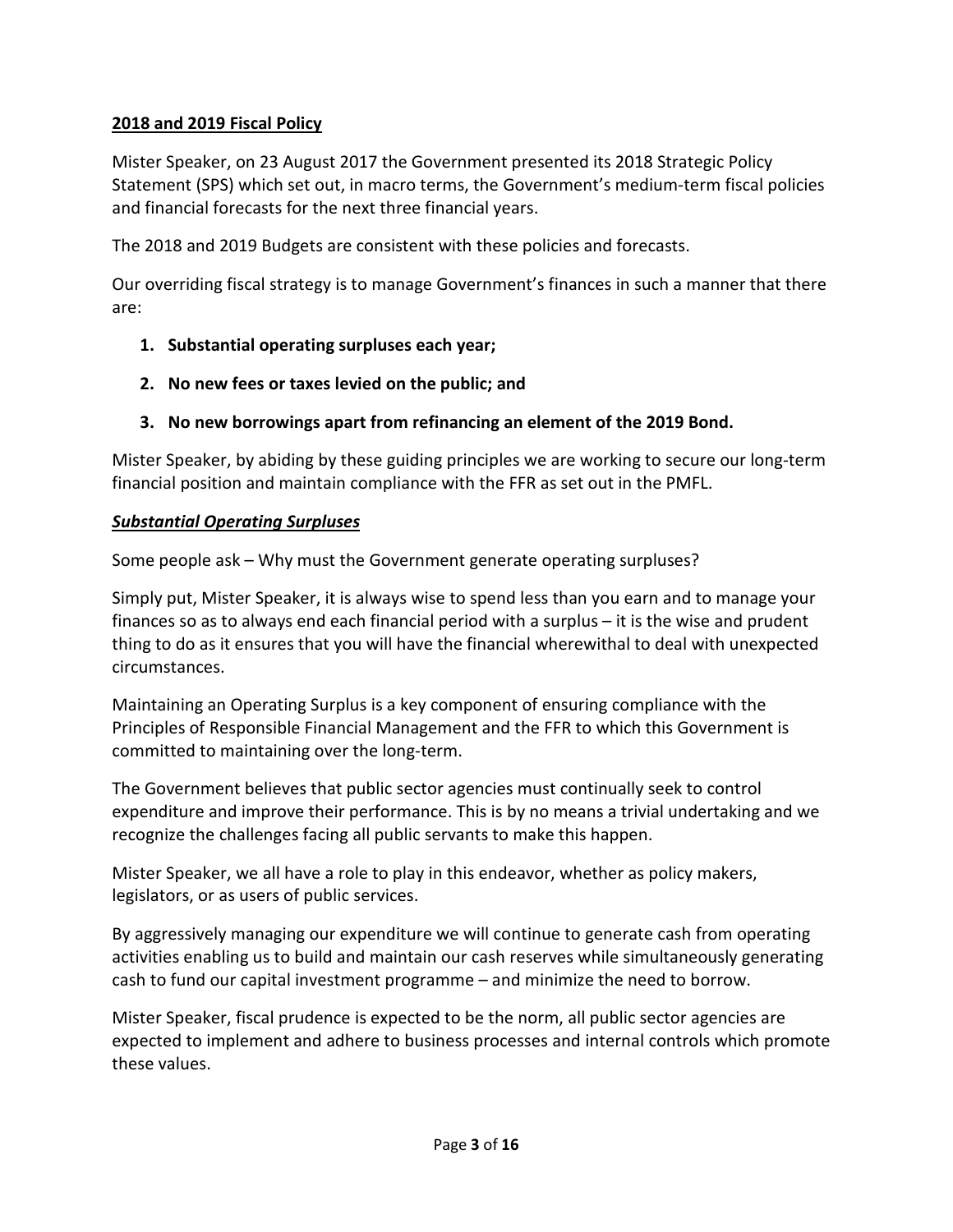#### *No new fees or taxes levied on the public*

Mister Speaker, this component of our fiscal strategy is one of the key ways that we are working to control the cost of living and doing business in the Cayman Islands. This is critically important for the management of our economy and the quality of life for our people.

The last time that the Cayman Islands Government introduced significant revenue measures was in the 2012/13 financial year. It is truly phenomenal that for the last four budget cycles we have not sought to implement increased revenue measures.

In fact, we have done what many would say is truly impossible and actually reduced the fees charged by Government – a truly remarkable achievement!

For the 2018 and 2019 financial years the Government is not seeking to introduce any new revenue measures!

#### *No new borrowings apart from refinancing an element of the 2019 Bond*

Turning now to borrowings, Mister Speaker, over the next two years there will be no new borrowings apart from the refinancing of an element of the US\$312 million Bullet Bond which matures in November 2019.

Mister Speaker, this is in line with our overall intent to practice fiscal prudence and apply this to all aspects of our financial management: revenue; expenditure; and financing.

The planned 2019 refinancing will be the first time since 2011 that the Government has had to go to the market for financing and even then, we will only be going to refinance a portion of that Bond.

Mister Speaker, this is yet another significant achievement for these Islands as it means that since 2011, we have been able to fund all operating and capital investments from our **own** cash resources.

Our fiscal strategy regarding borrowings is grounded in our desire to avoid burdening future generations of Caymanians with the costs of the decisions made by this generation. Ideally, we want to minimize borrowings as much as possible so that when it is necessary to borrow for capital investments, we can match the repayment period over the expected lifespan of the investment.

Government's guiding principles with respect to its borrowings strategy are:

- 1) minimize the amount by seeking to obtain financing from lenders only to the extent that it is necessary to do so;
- 2) seek external financing only with respect to Capital Investments, because these will have long-term beneficial effects on the quality of life for Caymanians and residents of the Islands;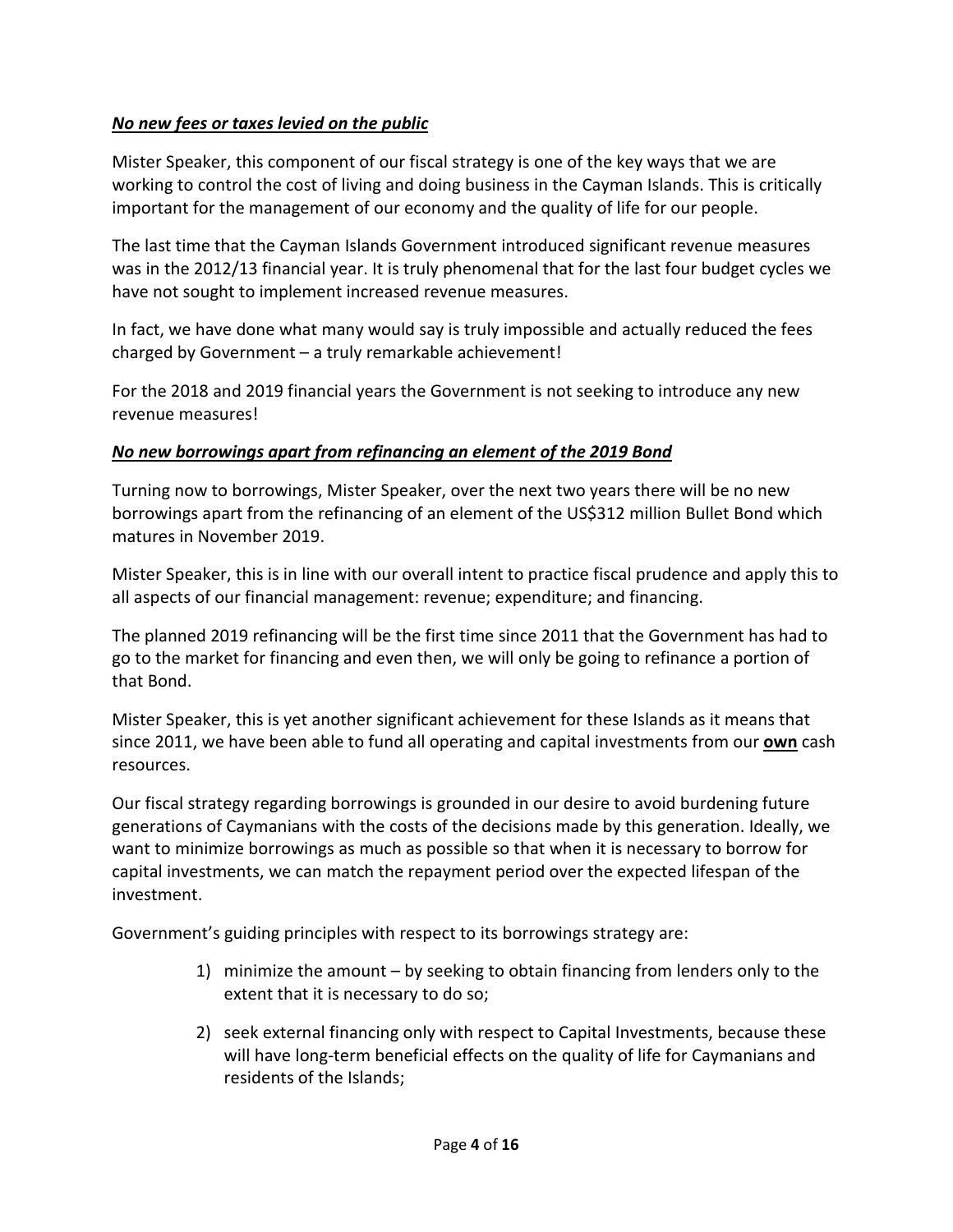- 3) avoid incurring debt to pay for operating expenditures these must be paid from Government's annual recurring revenue streams;
- 4) on an exceptional basis, incur borrowings to assist in the repayment of an existing debt obligation that cannot be repaid fully using Government's own cash resources because to do so would expose the Government to undue risk of having resulting cash balances that are too low; and
- 5) use an amortizing structure in which the debt principal is repaid over its life, to leave a nil balance owed at the end of its tenure.

#### **2016/17 Financial Forecasts**

Mister Speaker, before going into further detail on the 2018 and 2019 Budgets, I think it is important that I provide an update on our financial performance and forecast financial outturn for the current financial period which covers the 18 month period spanning  $1<sup>st</sup>$  July 2016 to 31<sup>st</sup> December 2017. The current year's financial performance is the base from which the 2018 and 2019 Budgets are prepared.

#### *Forecast Operating Revenues*

The Government is forecast to earn **\$934.8 million** in total revenue for 2016/17. This is **\$26.3 million** higher than the **\$908.5 million** forecast in the original budget.

The improved revenues are mainly as a result of **\$13.1 million** higher than expected revenues from stamp duty on land transfers; and **\$12.7 million** more from import duty on motor vehicles, gasoline and diesel imports.

#### *Forecast Operating Expenses*

Forecast operating and financing expenses for the Core Government are expected to be **\$879.8 million** for the 2016/17 fiscal period, some **\$17.4 million** higher than the original budget of **\$862.4 million**.

This forecast outturn is the result of increases and decreases to planned expenditure, most notably:

- Personnel Costs are on track to be **\$7.7 million** *less* than originally budgeted;
- **\$10.3 million** increased expenditure to fund a higher than expected number of uninsured, underinsured and indigent persons requiring specialist tertiary level medical care outside of the Cayman Islands;
- **\$3.1 million** additional to fund services for the care, custody, and repatriation of illegal migrants landing in the Cayman Islands;
- **\$4.8 million** more to fund the settlement of various legal cases; and
- **\$7.6 million** additional other operating expenditures and depreciation.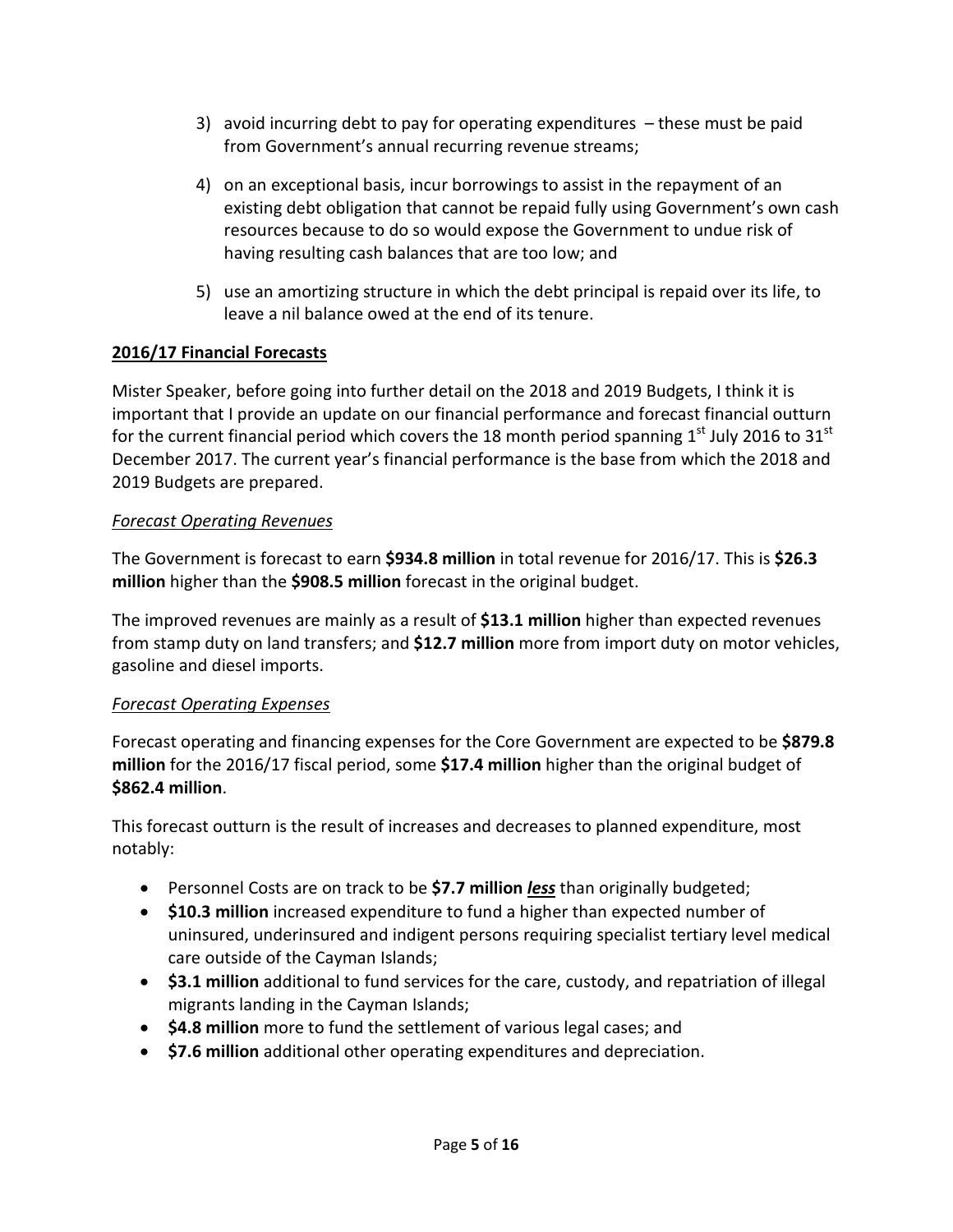### *Performance of Statutory Authorities and Government Companies*

For the fiscal period ending  $31<sup>st</sup>$  December 2017, Statutory Authorities and Government Companies (also referred to as SAGCs) are forecast to have a net operating loss of **\$8.9 million**, which is a deterioration of **\$9.4 million** from the \$0.5 million profit forecast in the original 2016/17 Budget. The deterioration is primarily related to Cayman Airways which has seen a significant reduction in its passenger loads on its Cuba and Miami routes and will thus experience a larger loss than initially forecast.

#### *Forecast Surplus from Operating Activities*

The 2016/17 Operating Surplus for Core Government is forecast to be **\$55.0 million**, which is **\$8.9 million** higher than what was estimated in the 2016/17 approved budget.

#### *Forecast Cash Position*

Mister Speaker, our Cash Balances are a key indicator of the Government's overall financial performance and a critical component in ensuring compliance with the FFR.

Bank account balances for the Core Government are forecast to be **\$379.7 million** as at 31 December 2017, which is **\$38.5 million** more than the **\$341.2 million** forecast in the 2016/17 Budget.

The improved bank balances are primarily due to the better than expected operating performance. The forecast closing cash position consists of an anticipated **\$209.3 million** in operating bank accounts and **\$170.4 million** in Restricted and Reserves accounts.

#### **2016/17 Compliance with Principles of Responsible Financial Management**

Mister Speaker, for the 2016/17 fiscal period the Government has maintained full compliance with the Principles of Responsible Financial Management and the FFR.

#### **Economic Forecasts**

The 2018 and 2019 Budgets take into consideration both the current state and medium term forecasts for the local and global economy.

Mister Speaker, the Cayman Islands is blessed to have a strong, stable and moderately expanding economy. This Government is focused on ensuring that our economy remains on the path of long-term sustainability in a way that brings maximum prosperity and opportunities for our people.

As I reported in my presentation on the 2018 Strategic Policy Statement, the key economic indicators for the Cayman Islands are all pointing to improved economic health.

**Real Gross Domestic Product** the primary indicator for economic growth is projected to increase by 2.1% in 2017 and then by 2.4% in 2018 and 2.3% in 2019.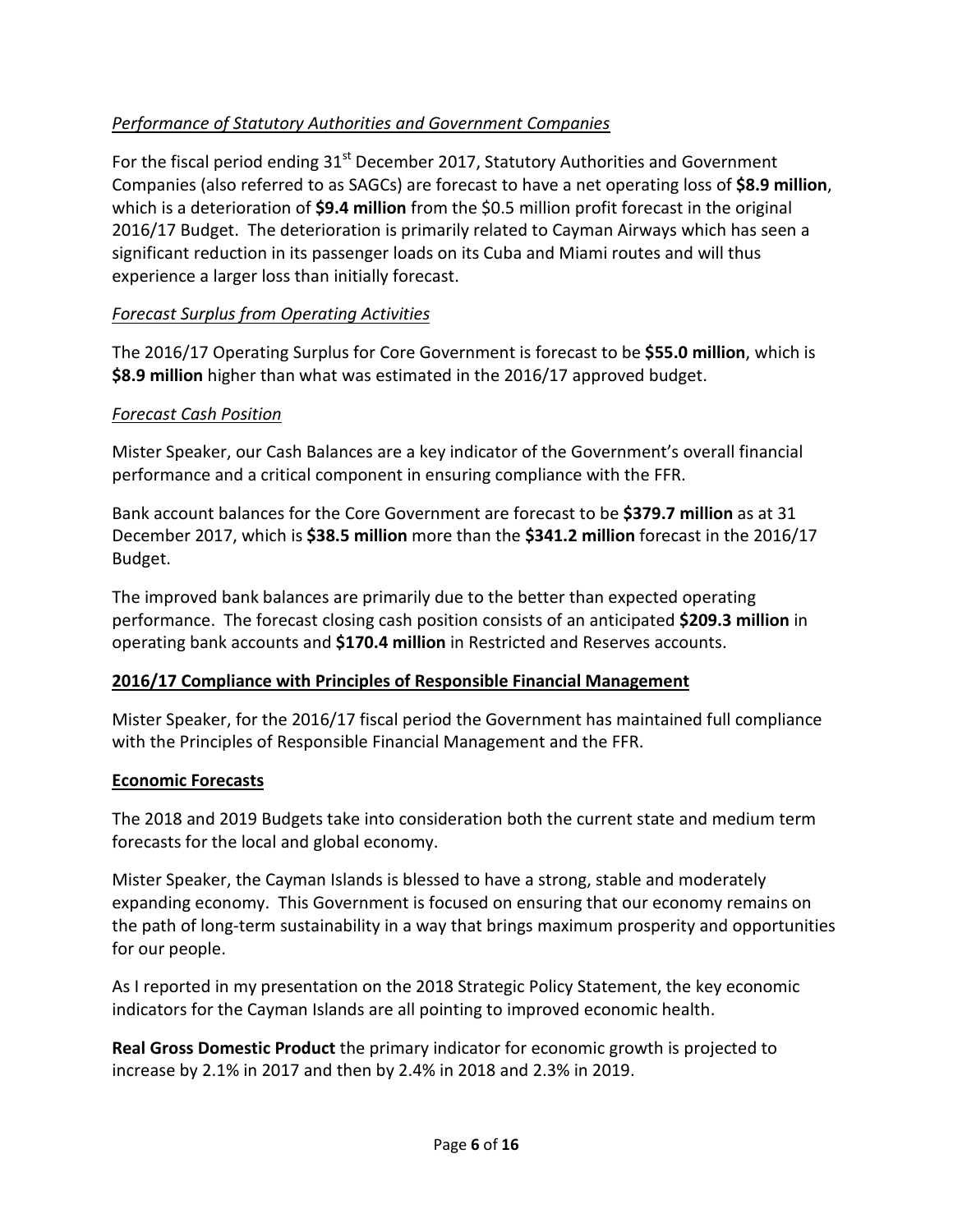**Consumer Price Index** the key measure of inflation is expected to record an increase of 1.8% in 2017; 2.3% in 2018 and 2.6% in 2019.

While this indicates an inflationary trend, this is in line with increases projected within the primary source markets for imports to the Cayman Islands. The Cayman Islands imports virtually all of its consumables and manufactured goods, as a result, local prices are particularly vulnerable to price changes in the country of origin, principally the United States.

**The Unemployment Rate** for 2017 is estimated to be 4.3% and is forecast to improve to 3.6% in 2018 and 3.4% in 2019. These forecasts indicate that as our economy grows it will generate jobs, creating enhanced opportunities for our people.

The recent catastrophic damage caused by Hurricanes Irma and Maria just last month on our Caribbean neighbours serve as an important reminder to us of just how disruptive natural catastrophes can be on our economies.

We experienced this in 2004 and 2008 with Hurricanes Ivan and Paloma and we cannot afford to be complacent. As a Government we must continue to do everything in our power to build redundancy and resilience into our infrastructure and business processes while at the same time supporting the same amongst our general population and business sector to build their own resilience.

The ability to recover from such catastrophic events is becoming increasingly important if we wish to remain globally competitive. The Government is doing its part by maintaining healthy Reserves and having in place robust disaster recovery plans.

In our effort to support sustainable economic growth, for the 2018 and 2019 Budgets, the Government will continue with the following economic stimulus measures implemented by the last Administration that are designed to support economic growth by keeping both the cost of doing business and the cost of living in the Cayman Islands as low as possible. These are:

- **1. reduced import duty on diesel fuel used by CUC to generate electricity;**
- **2. reduced import duty for licensed traders;**
- **3. reduced import duty on building materials;**
- **4. reduced trade and business license fees for new licensees; and**
- **5. the continuation of current incentives for Cayman Brac and Little Cayman.**

The Cayman Islands economy operates an open services based economy whose success is highly dependent on the easy flow of capital and human resources.

The Government has the task of regulating economic activity in a manner that is beneficial to the Caymanian people – Mister Speaker, we are committed to doing just that!!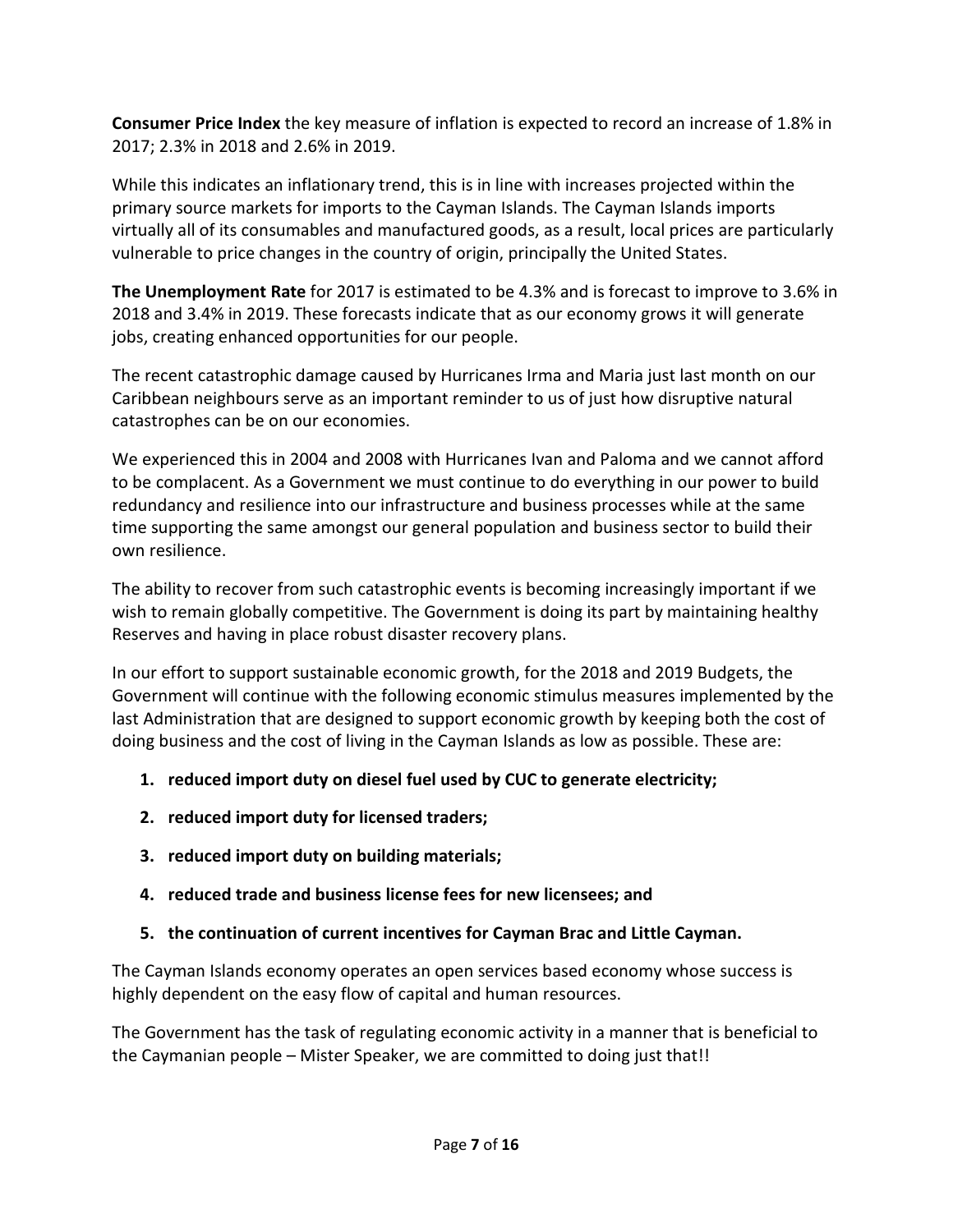Utilizing the suite of incentives that I just mentioned, are some of the ways that the Government can encourage sustainable economic activity while empowering our people and, to the best extent possible, managing the cost of living and doing business.

Mister Speaker, it is a bit of a balancing act for any Government to find the appropriate mix of incentives that will stimulate and encourage the right forms or types of economic development for our Islands.

We have to ensure that any proposed development is scale appropriate, sustainable and generates employment opportunities for our people. This has to be balanced with the fact that a growing economy will place additional burdens on our public services and the Government will have to meet that demand.

As a result, particular attention has to be given to preserving the income earning ability of the Government whenever concessions are decided upon.

#### **The 2018 and 2019 Budgets**

Mister Speaker, now turning to the details of the 2018 and 2019 Budgets.

#### **Operating Surplus**

For 2018, the Government is forecast to earn Operating Revenue of **\$730.7 million**, incur Operating and Financing Expenses of **\$644.1 million**. This results in a forecast Core Government surplus of **\$86.6 million**. When factoring in the forecast **\$5.6 million** Operating Loss of Statutory Authorities and Government Companies, the Entire Public Sector is forecast to have an overall Net Surplus of **\$81.0 million** for 2018.

In 2019, the Government is forecast to earn Operating Revenue of **\$722.8 million**, incur Operating and Financing Expenses of **\$657.7 million**. This results in a forecast Core Government surplus of **\$65.1 million.** When factoring in the forecast **\$5.8 million** Operating Loss of Statutory Authorities and Government Companies, the Entire Public Sector is forecast to have an overall Net Surplus of **\$59.3 million** for 2019.

#### **Operating Revenue**

The 2018 and 2019 revenue forecasts do not include any new revenue measures or any material changes to the Government's revenue earning structure.

Total Operating Revenue for 2018 is forecast to be **\$730.7 million**, with **\$691.4 million** being coercive revenue and **\$39.3 million** in sales of goods and services and other operating revenue.

In 2019, Operating Revenue is forecast to be **\$722.8 million**; **\$683.4 million** in coercive revenue and **\$39.4 million** in sales of goods and services and other operating revenue.

The Government will be realising and transferring approximately **\$19.0 million** and **\$3.1 million** into General Revenue from various trust accounts whose holding period is scheduled to mature in 2018 and 2019, respectively.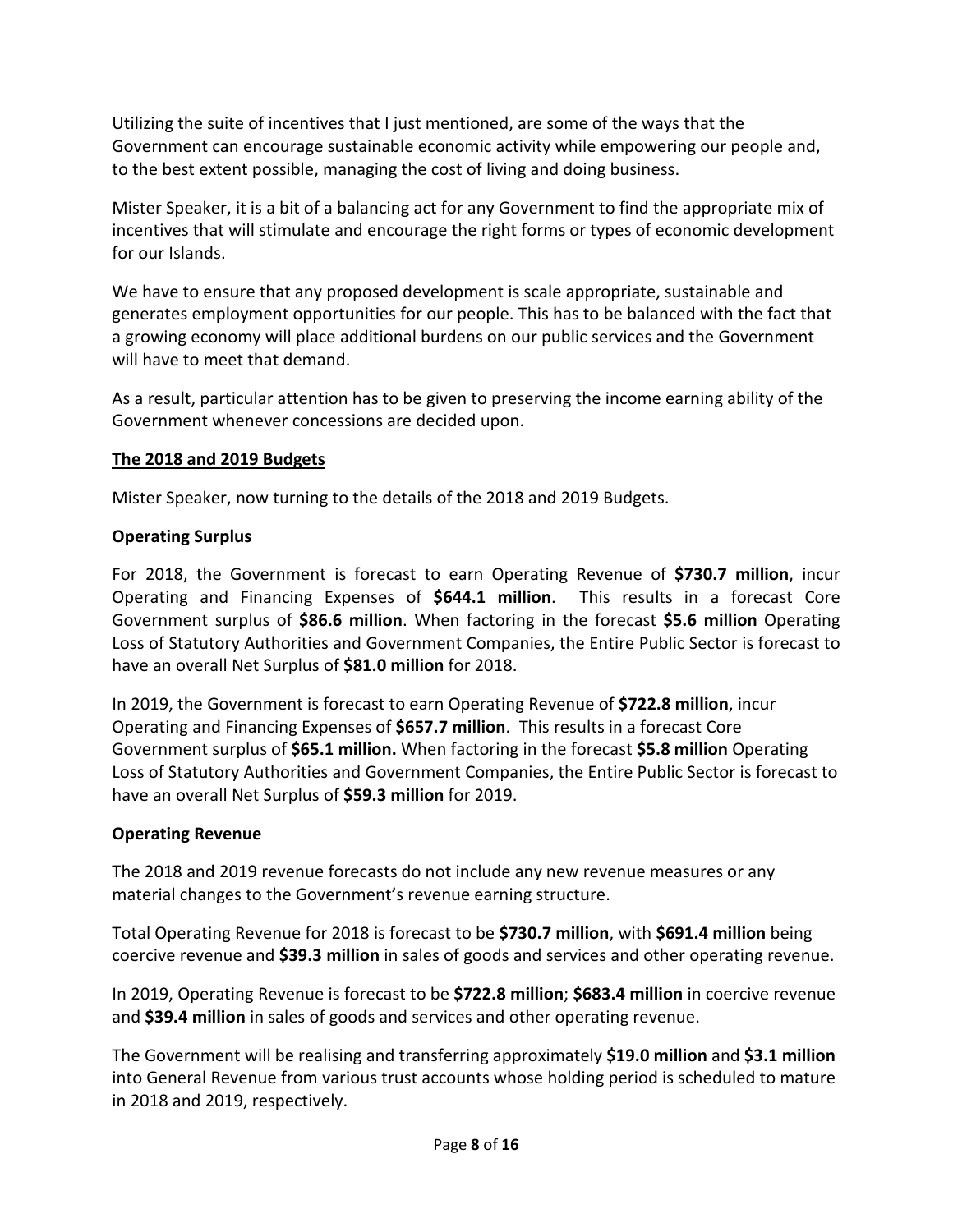These are one-off transfers that relate to bona-vacantia assets which by law become the property of the Government after being held in trust by the Government with no claims after a period of four years.

#### **Operating Expenditure**

Operating Expenditure in 2018 is forecast to be **\$620.1 million** and **\$632.9 million** in 2019. These amounts represent an increase over the 2016/17 levels and are directly related to the provision of enhanced and expanded services and programmes.

The major drivers for the increased Operating Expenditure in 2018 and 2019 by Ministry/Portfolio are as follows:-

#### **Ministry of Human Resources, Immigration & Community Affairs**

- Enhanced Policing capacity by the hiring of an additional 25 Police Officers per year for the next three years;
- the implementation of an enhanced Work Permit system which improves transparency on available jobs, increases accountability for employers and maximises employment opportunities for Caymanians;
- improved Border Control services;
- enhanced services for the elderly and disabled;
- increased monthly Ex-Gratia payments made to seamen, veterans, and persons receiving poor relief payments;

#### **Ministry of District Administration, Tourism and Transport**

- enhanced tourism marketing to high value source markets;
- launch of new air service routes by Cayman Airways to strategic tourism markets;
- development and implementation of a National Tourism Plan;

#### **Ministry of Finance and Economic Development**

- Increased funding to the Cayman Islands National Insurance Company (CINICO) for the continued provision of health insurance services to its clients;
- Improved border control, enforcement and inspection services by H.M. Customs;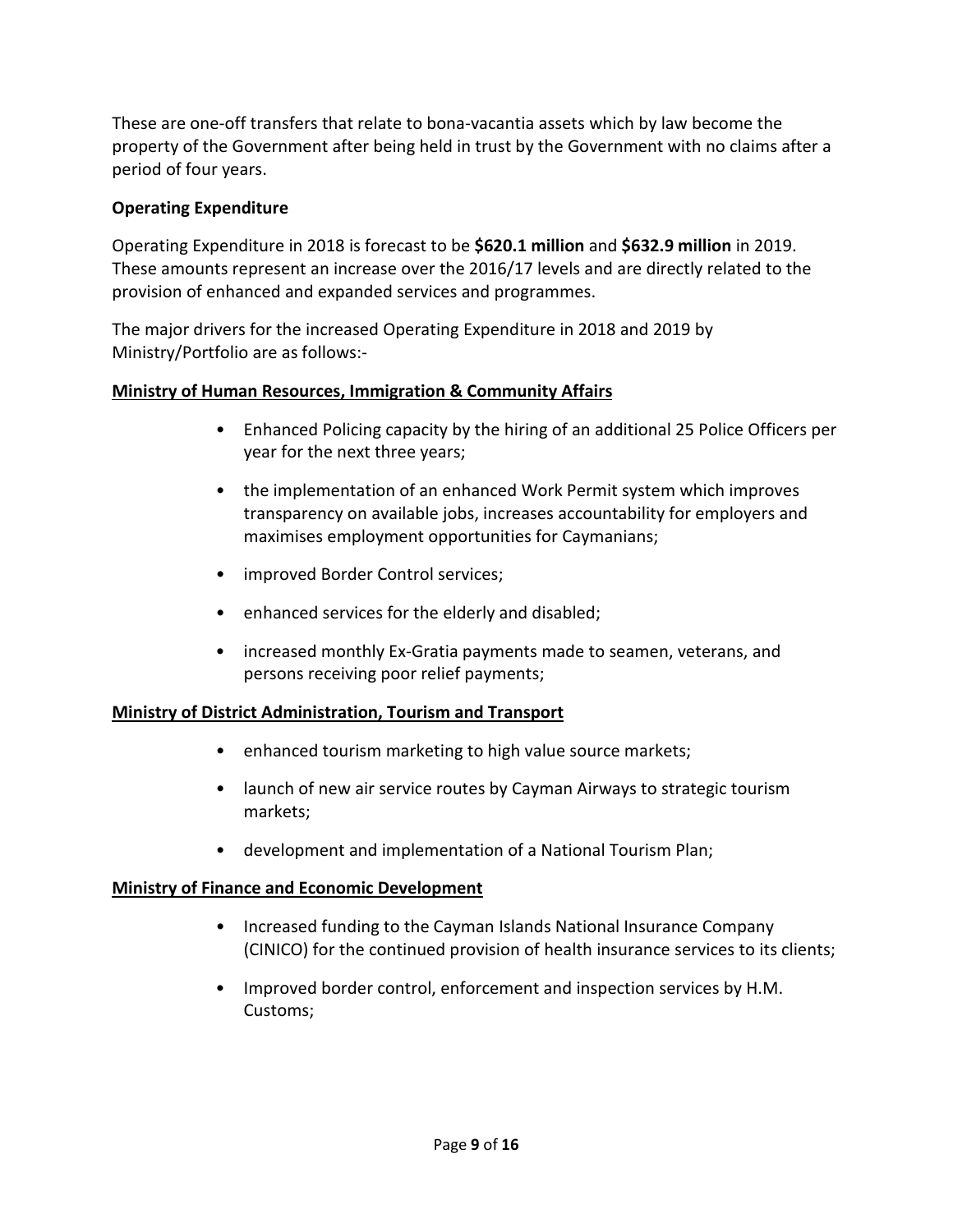#### **Ministry of Financial Services and Home Affairs**

- enhanced Financial Services policy functions of the Ministry of Financial Services and regulatory services provided by the Cayman Islands Monetary Authority in order to keep pace with evolving international regulatory requirements;
- strengthened capacity at the Cayman Islands Fire Services;
- implementation of an expanded conditional release programme to better enable prisoners to successfully reintegrate into society as productive citizens following release from incarceration;

#### **Ministry of Commerce, Planning and Infrastructure**

- improved project management capacity to enhance the successful execution of Government funded capital projects;
- enhanced Information Technology services including improved cyber-security and E-Government initiatives;
- creation of an Urban Development Commission to lead the George Town revitalisation project;

#### **Ministry of Education, Youth, Sports, Agriculture and Lands**

- Continued enhancement of teaching and learning in schools with increased focus on: addressing students with special needs; strengthening core curriculum across primary and secondary schools for science, technology, mathematics and literacy;
- increased funding for scholarships for advanced, specialized tertiary education;

#### **Ministry of Health, Environment, Culture and Housing**

- implementation of the Integrated Solid Waste Management System;
- an expanded mosquito control programme to reduce the risk of mosquito borne illnesses;
- implementation of a new culling programme for the invasive green iguana; and commencement of operations of the new Long Term Residential Mental Health Facility;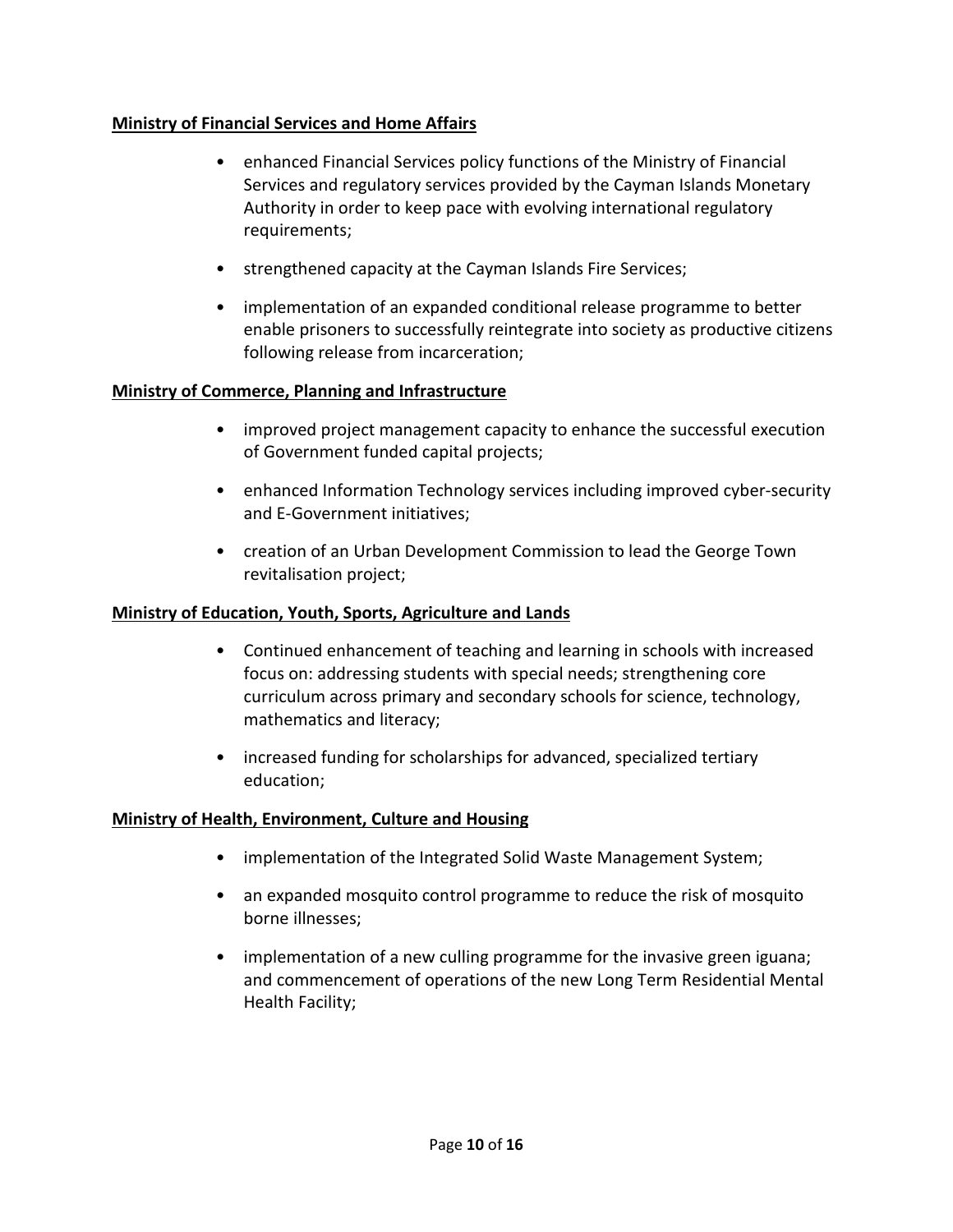#### **Portfolio of the Civil Service**

- Implementation of the "Second Chances" pilot programme which is aimed at providing employment opportunities to assist former prisoners with their reintegration to the workforce; and
- provision of an Ex-Gratia pension uplift to qualified low income Caymanian civil service pensioners with more than 10 years of qualifying service.

The major components of Operating Expenses in the 2018 and 2019 Budgets, as shown in the financial statements are:

**Personnel Costs** – are budgeted to be **\$299.7 million** in 2018 and **\$310.1 million** in 2019 to fund additional staff to deliver the initiatives included in this budget that I just spoke to.

**Supplies and Consumables** are budgeted to be **\$106.9 million** in 2018 and **\$107.7 million** in 2019.

**Depreciation** costs are budgeted at **\$30.0 million** for 2018 and **\$30.2 million** for 2019 and reflect the increase in the value of the Government's assets as a result of a revaluation exercise completed in June 2016.

Mister Speaker, it is important to remind Honourable Members and the general public that depreciation is a non-cash expenditure item which is generally meant to recognize the cost of assets through the operating statement, in a systematic way, over the expected useful life of the asset.

**Outputs from Statutory Authorities and Government Companies** are forecast to be **\$110.5 million** in 2018 and **\$111.2 million** in 2019, annualised increase over 2016/17 levels of **\$8.1 million** in 2018, and a further **\$0.8 million** in 2019. The budget in this category will be used to fund the following:

- **\$32.3 million** in 2018 and **\$33.5 million** in 2019 to CINICO for the provision of health insurance benefits to civil servants, civil service pensioners, and qualified seafarers and veterans;
- **\$29.8 million** per year in 2018 and 2019 to the Health Services Authority for the provision of various medical services to the community;
- **\$18 million** per year in 2018 and 2019 to Cayman Airways Limited for the provision of airlift to the Cayman Islands from strategic tourism markets;
- **\$16.3 million** per year in 2018 and 2019 to the Cayman Islands Monetary Authority for enhanced regulatory services to keep pace with changing international best practice.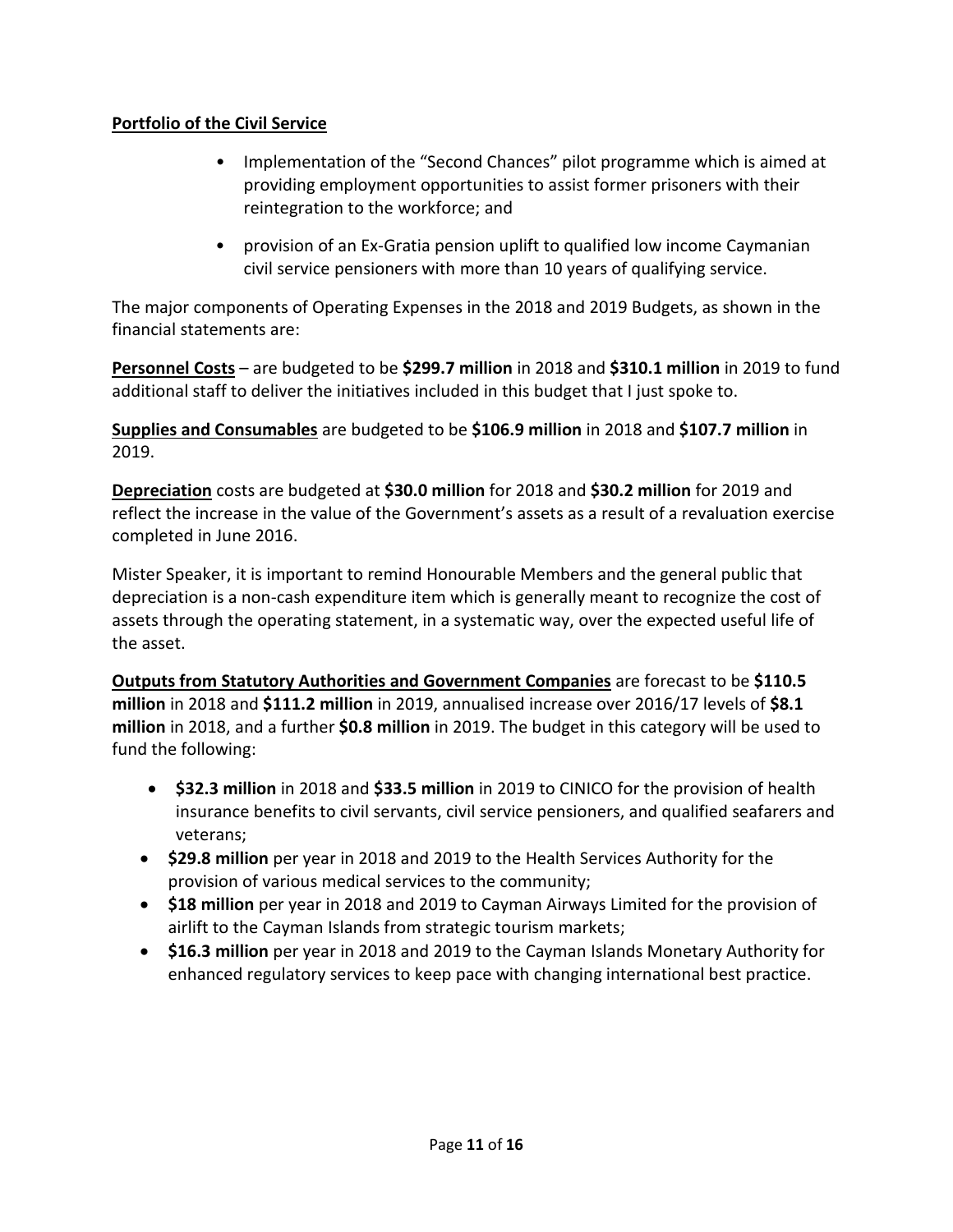**Outputs from Non-Government Output Suppliers** are expected to remain stable over the budget period and are forecast to be **\$24.9 million** in 2018 and **\$23.8 million** in 2019. The major items in this category are:

- **\$11.0 million** in 2018 and **\$9.9 million** in 2019 for tertiary medical care at various local and overseas providers for uninsured, underinsured and indigent persons;
- **\$2.6 million** in 2018 and **\$2.5 million** in 2019 for Legal Aid Services;
- **\$2.3 million** per year in 2018 and 2019 for care, custody, and processing of irregular migrants;
- **\$1.9 million** per year in 2018 and 2019 for rental accommodation for persons in need; and
- **\$1.7 million** per year in 2018 and 2019 for the care of indigent, elderly, and disabled persons.

**Transfer Payments** are forecast to be **\$36.5 million** in 2018 and **\$38.9 million** in 2019. These amounts are incremental increases of \$2.4 million per year over the 2016/17 levels and are directly linked to increased funding for poor relief and other social benefit programmes. The major Transfer Payments budgeted for 2018 and 2019 are:

- **\$14.4 million** in 2018 and **\$14.5 million** in 2019 for Local and Overseas Scholarships;
- **\$9.0 million** in 2018 and **\$10.1 million** in 2019 for Poor Relief Payments and Vouchers; and
- **\$8.0 million** in 2018 and **\$9.3 million** in 2019 for Ex-Gratia payments to Seamen and Veterans.

**Financing Expenses** are budgeted to be **\$24.0 million** in 2018 and **\$24.8 million** in 2019. These expenses cover the interest payments and other financing costs associated with the Core Government's portfolio of Debt, which will decline by **\$30.3 million** in 2018 and by a further **\$134.1 million** in 2019.

**Net Operating Performance of Statutory Authorities and Government Companies** is forecast to be a net loss of \$5.6 million in 2018 and \$5.8 million in 2019. These losses are driven primarily by the performance of the Cayman Islands National Insurance Company ("CINICO") which is forecast to have a net loss of **\$5.0 million** in 2018 and **\$8.1 million** in 2019.

## **Capital Investments**

Turning now to Capital Investments, Mister Speaker, the Government is committed to making sound capital investments which will enhance the country's infrastructure and strengthen opportunities for long term economic growth.

These investments are being made only after thorough analysis to determine their appropriateness, cost effectiveness and sustainability while also following best practice procurement processes as set out in the PMFL.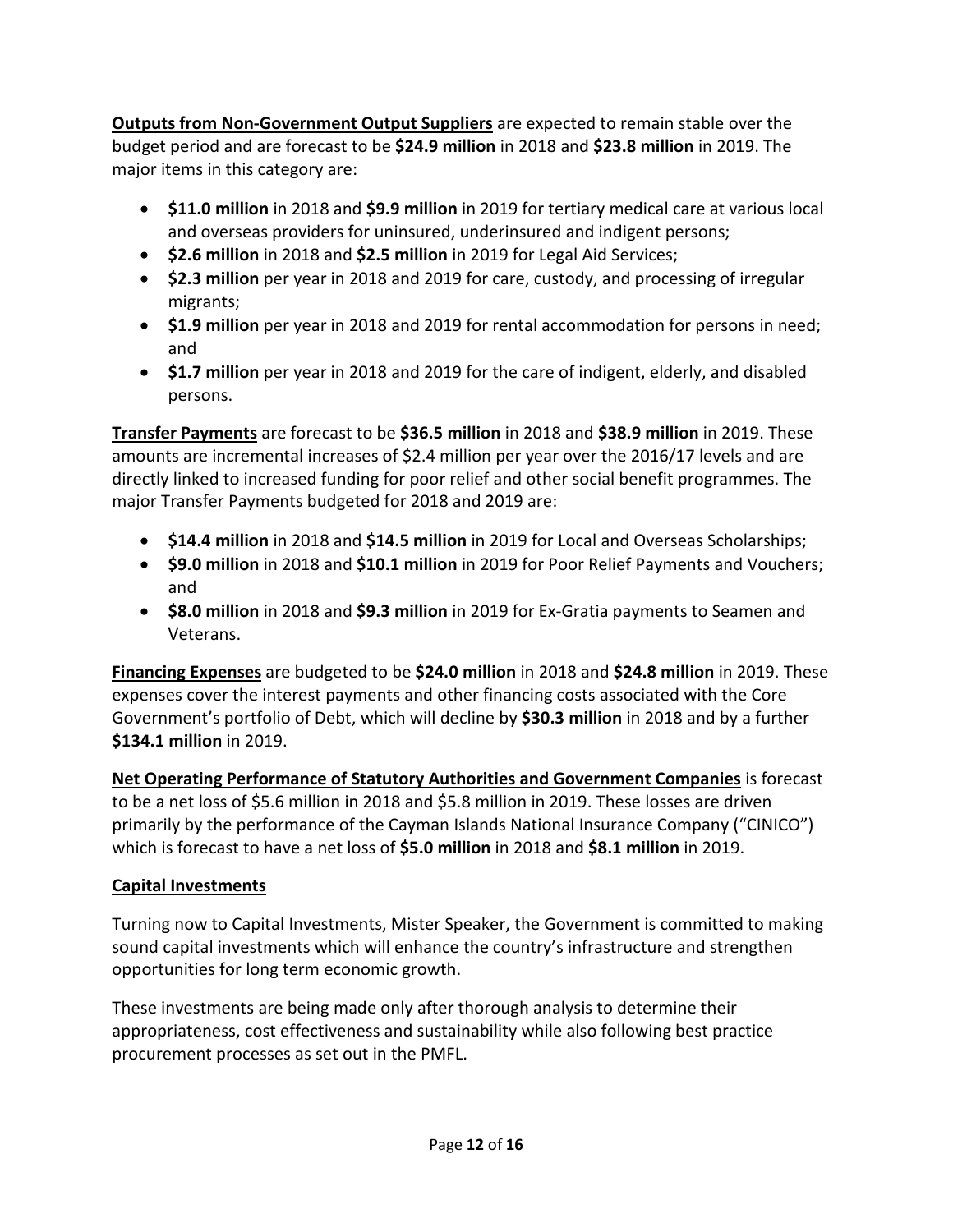The Government intends to make investments totalling **\$93.8 million** in 2018 and a further **\$99.1 million** in 2019. These planned Capital Investments will be entirely funded from existing resources – that is – cash generated from operating activities and surplus cash reserves.

Planned investments in Core Government assets for 2018 are **\$74.2 million** and **\$70.4 million** in 2019. The major investments in this category being:

- **\$6.0 million** in 2018 and a further **\$14.1 million** in 2019 for the continued development of the new John Gray High School and upgrades to other school infrastructure;
- **\$5.9 million** in 2018 and a further **\$8.7 million** in 2019 for implementation of the Integrated Solid Waste Management Facility and decommissioning of the existing George Town, Cayman Brac and Little Cayman landfills;
- **\$4.4 million** in 2018 for a new Public Safety Communications system for use by all emergency first responder agencies;
- **\$1.5 million** in 2018 for upgrades to the CCTV systems and other Public Safety Infrastructure;
- **\$1.2 million** in 2018 and **\$1.2 million** in 2019 for the development of a new West Bay Police Station;
- **\$2.8 million** in 2018 and **\$3.0 million** in 2019 for new vehicles and safety equipment for the Cayman Islands Fire Service;
- **\$1.7 million** in 2018 and **\$1.6 million** in 2019 for enhanced cyber security for the Government's information technology infrastructure and enhanced E-Government Initiatives;
- **\$10.2 million** in 2018 and **\$9.3 million** in 2019 for upgrades to the road network infrastructure throughout all three Cayman Islands;
- **\$5.0 million** in 2018 and **\$8.0 million** in 2019 for the construction of the Islands' first long-term residential mental health facility;
- **\$1.8 million** in 2018 and **\$1.2 million** in 2019 for the redevelopment of the cargo and cruise berthing port in George Town, Grand Cayman.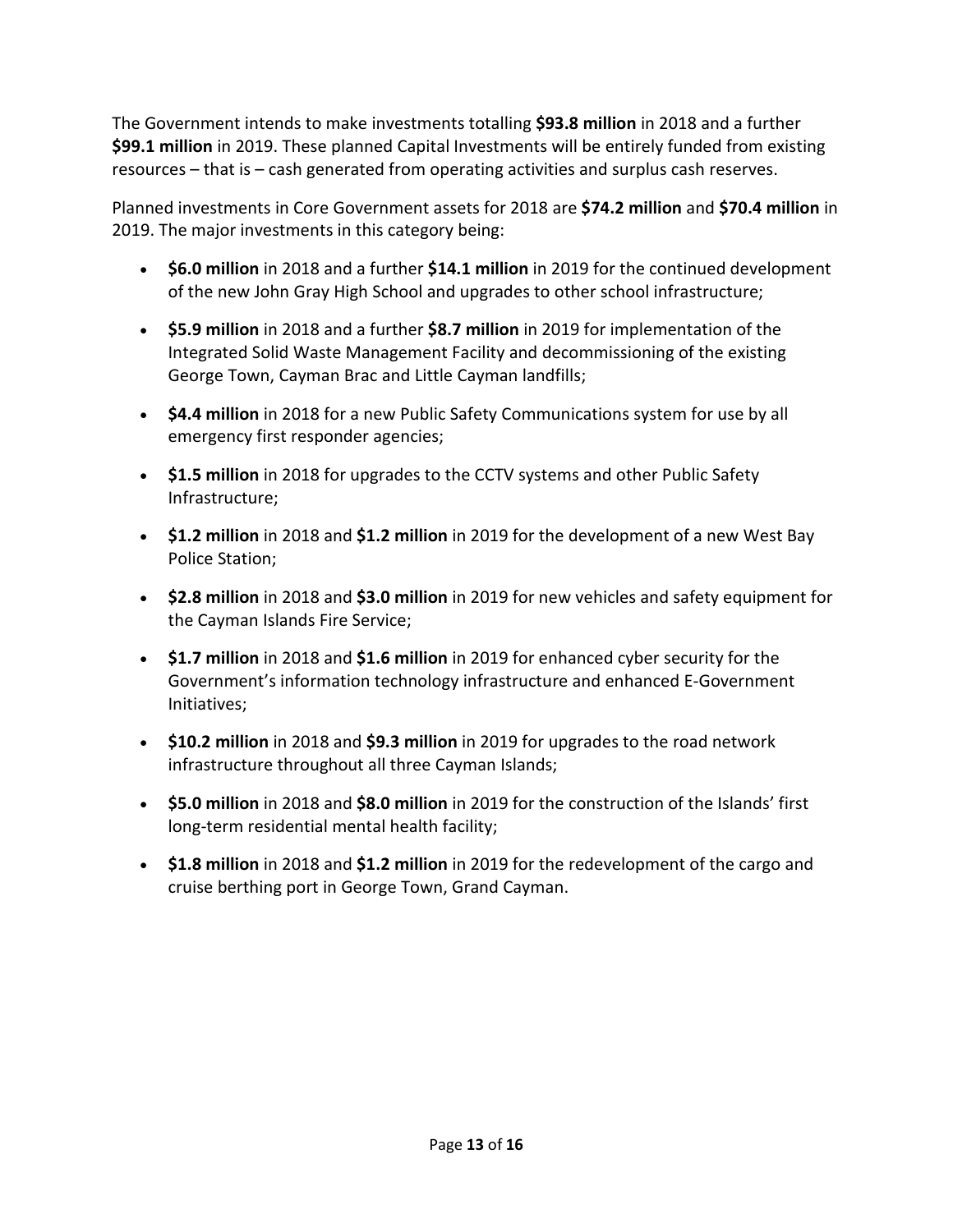Capital Investments into SAGC's will be **\$19.6 million** in 2018 and a further **\$28.7 million** in 2019. These investments will fund debt service obligations; operational losses and various capital projects. The major investments in this category are:

- **\$8.5 million** in 2018 and **\$9.5 million** in 2019 to the Cayman Turtle Conservation & Education Centre Ltd., to fund debt servicing and operational losses;
- **\$5.1 million** per year in 2018 and 2019 to Cayman Airways Limited to fund debt servicing obligations;
- **\$2.9 million** in 2018 and **\$9.3 million** in 2019 to the National Housing Development Trust to fund debt servicing obligations; and
- **\$2.3 million** in 2018 and **\$4.5 million** in 2019 to the Cayman Islands Development Bank to fund debt servicing obligations.

#### **Cash and Debt Management**

Mister Speaker, the matter of Cash and Debt Management was highlighted during the preparation of the 2018 – 2019 Budgets. During the 2018 and 2019 financial years the Government has to manage the November 2019 repayment of the 2009 Bond of **US\$312 million** coupled with the statutory need to maintain a minimum operating cash balance equivalent to 90 days of Operating Expenditure, and continue the delivery of services and capital investment projects.

In November 2019, when the 2009 Bond becomes due, our forecasts suggest that the Government may need to borrow up to some **\$153.0 million** or 58% of the amount of that Bond to refinance it into an amortising debt instrument. Core Government's Debt is then forecast to be **\$286.7 million** at 31 December 2019. Cash Balances are forecast to be **\$234.9 million** of which **\$70.4 million** will be in operating cash and some **\$164.5 million** will be in Reserve Accounts.

Mister Speaker, the Government concluded that it was not prudent to substantially deplete its entire cash balances in order to avoid external borrowing altogether in 2019. However, as we approach November 2019, the Government will reassess its required level of borrowing after a robust review of cash balances and forecast results to 31st December 2019.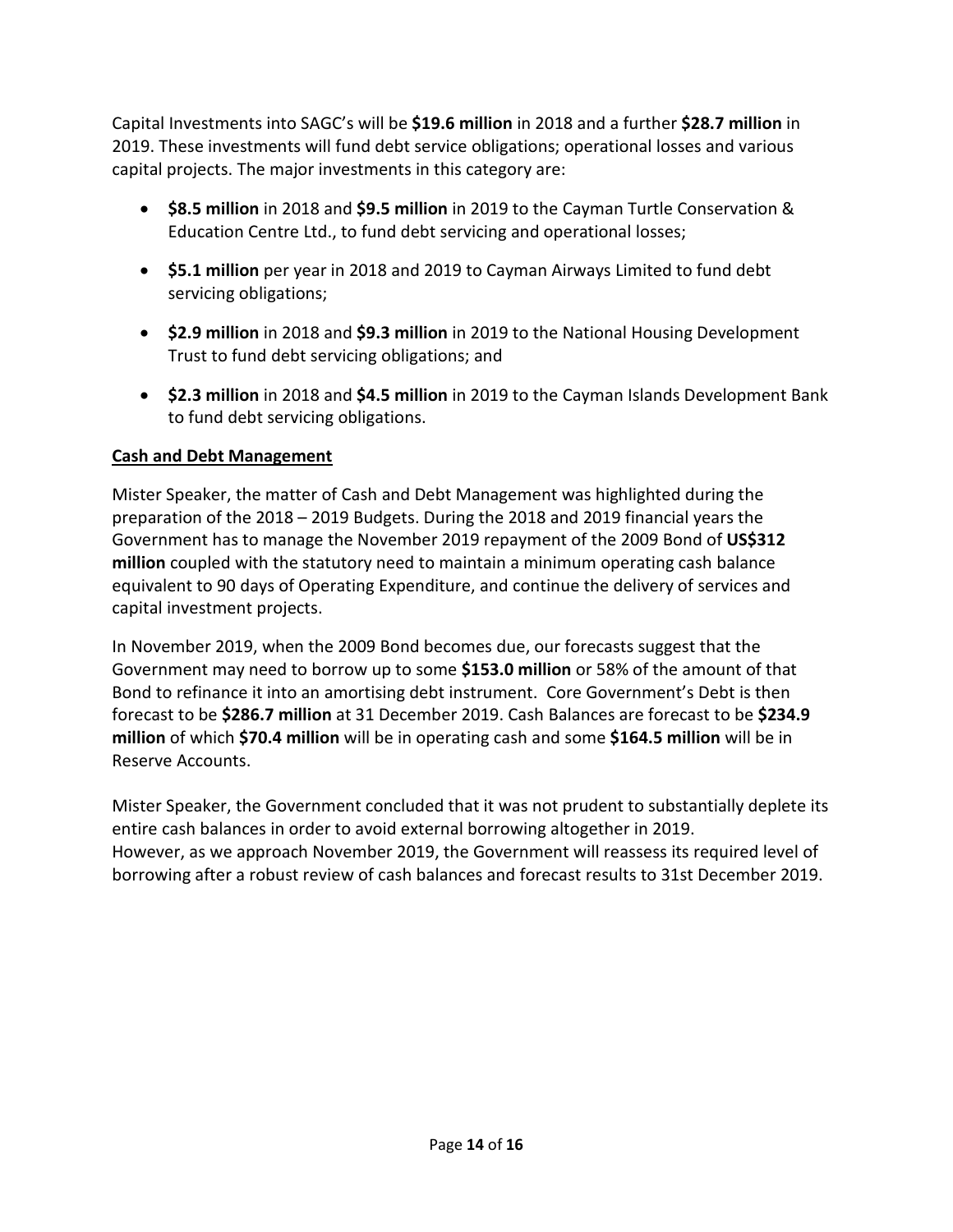#### **Compliance with FFR Targets**

With respect to compliance with the Principles of Responsible Financial Management set out in the PMFL and the Framework For Fiscal Responsibility, the 2018 -2019 Budget forecasts the following levels of compliance with the principles:

- **1. Net Operating Results: should be positive –** Core Government's Revenues should be greater than its Expenses. For 2018 and 2019, compliance is achieved as the Government is forecasted to record a Net Operating Surplus of **\$86.6 million in 2018** and **\$65.1 million in 2019**;
- **2. Net Worth: should be positive –** Core Government's Assets less its Liabilities should be positive: the Government's Assets are forecast to exceed its Liabilities by approximately \$1.3 billion at 31 December 2018 and \$1.4 billion at 31 December 2019;
- **3. Debt Service: that is, the annual payments of interest and principal related to all public sector borrowing commitments should be no more than 10% of Core Government Revenue –** the Government is forecasting a Debt Service Ratio of 8.6% in 2018 and 46.7% in 2019. The jump in 2019 is as a direct result of the scheduled repayment of the Bullet Bond in November 2019. This is a one-off event and is not indicative of any increase in borrowing activity. The Government will also be seeking to bring legislative amendments on how this ratio is calculated so that large one-time debt retirements do not negatively count against our level of compliance;
- **4. Net Debt: The total debt of Core Government, plus the weighted average debt balance of Public Authorities less Core Government's liquid assets, should be no more than 80% of Core Government's revenue for the fiscal year –** the Net Debt ratio is forecast to be 22.3% in 2018 and will shrink to 17.4% in 2019;
- **5. Cash Reserves: The unrestricted cash reserves (Operating Bank Account + General Reserve Fund) of the Core Government – measured at the lowest point in the fiscal period – should be sufficient to cover 90 days of Core Government's estimated operating expenditures –** for 2018, the Government is forecasted to have sufficient cash reserves to cover approximately 168 days of operating expenditures at the lowest point during that fiscal year. In 2019 this will drop to 92 days as we utilise accumulated cash balances to pay off a portion of the Bullet Bond in November 2019.